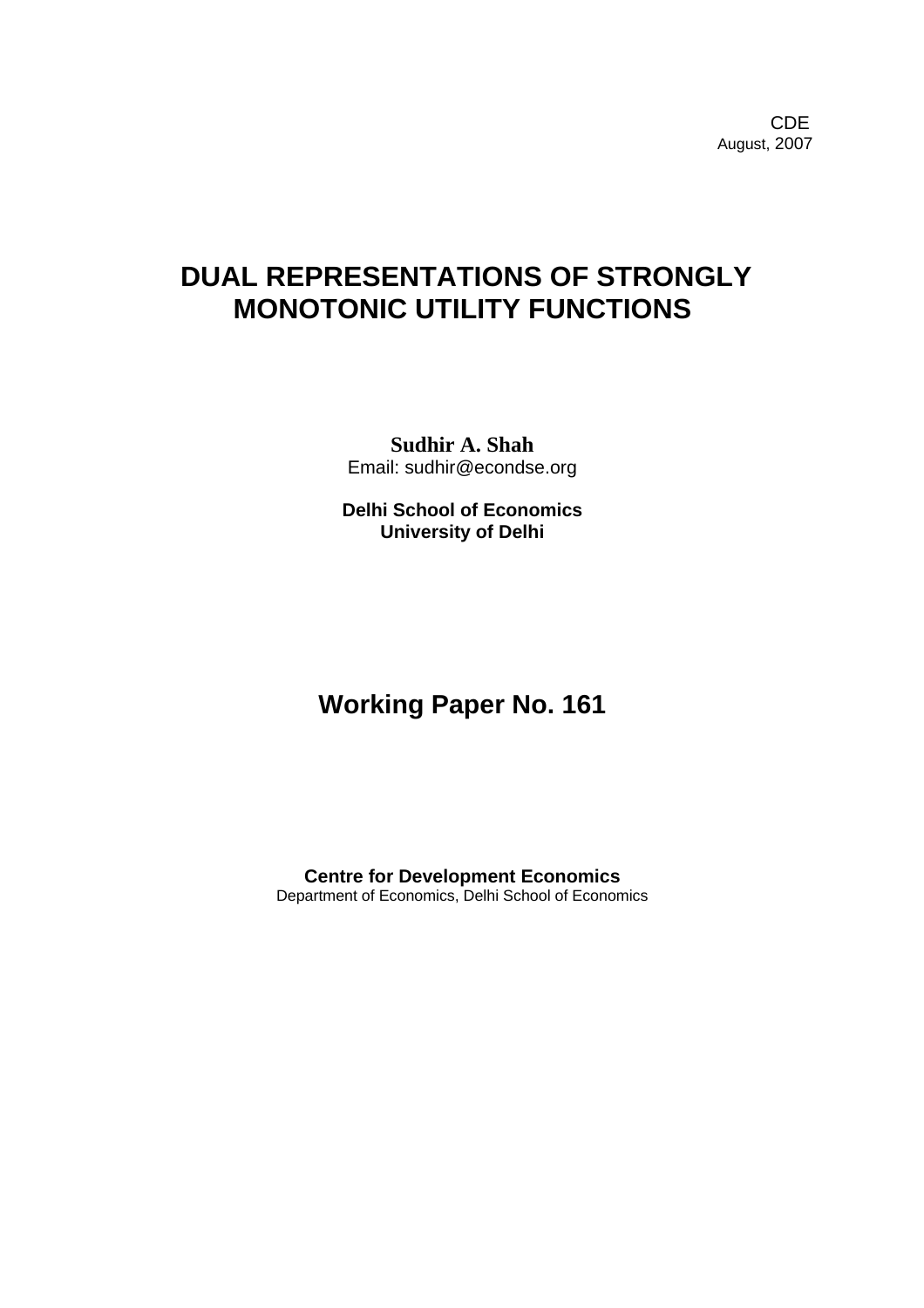## Dual representations of strongly monotonic utility functions

Sudhir A. Shah<sup>∗</sup>

August 10, 2007

#### Abstract

We present theorems that establish dualities, i.e., bijections, between specified sets of direct utility functions, indirect utility functions and expenditure functions. The substantive properties characterizing the specified set of direct utility functions are strong monotonicity, upper semicontinuity and quasi-concavity. Our results are strictly intermediate between two classes of analogous results in the literature. We also provide applications that use all the three classes of duality results.

JEL classification: C65, D11

Key phrases: Direct utility function, indirect utility function, expenditure function, duality, strong monotonicity

### 1 Introduction

Consider a consumer who faces positive prices and has consumption set  $\mathbb{R}^n_+$ . Krishna and Sonnenschein [5] (henceforth, abbreviated to K-S) study the problem of classifying equivalent representations of such a consumer's preference.<sup>1</sup> They define a set of direct utility functions  $\mathcal{U}$ , a set of expenditure functions  $\mathcal{E}$ , a set of indirect utility functions  $\mathcal{V}$ , and mappings  $\phi : \mathcal{U} \to \mathcal{E}$ ,  $\psi: \mathcal{V} \to \mathcal{E}$  and  $\chi: \mathcal{U} \to \mathcal{V}$ . The substantive restrictions imposed on  $u \in \mathcal{U}$ are that  $u$  should be unbounded above, quasi-concave, upper semicontinuous and weakly monotonic, i.e.,  $x \geq y$  implies  $u(x) \geq u(y)$ . K-S show that  $\phi$ ,  $\psi$  and  $\chi$  are bijections and provide explicit characterizations of  $\phi^{-1}$ ,  $\psi^{-1}$ and  $\chi^{-1}$ . We shall henceforth refer to triples like  $(\mathcal{U}, \mathcal{E}; \phi)$ ,  $(\mathcal{V}, \mathcal{E}; \psi)$  and  $(U, V; \chi)$  as dualities if the first two elements in the triple are sets and the third element is a bijection between these sets.

<sup>∗</sup>All correspondence should be addressed to: Department of Economics, Delhi School of Economics, University of Delhi, Delhi 110007, India. Telephone: (+91)(11) 2766-7005. Fax: (+91)(11) 2766-7159. E-mail: sudhir@econdse.org

<sup>&</sup>lt;sup>1</sup>This and related problems have generated a rich literature that is summarized in Diewert [3].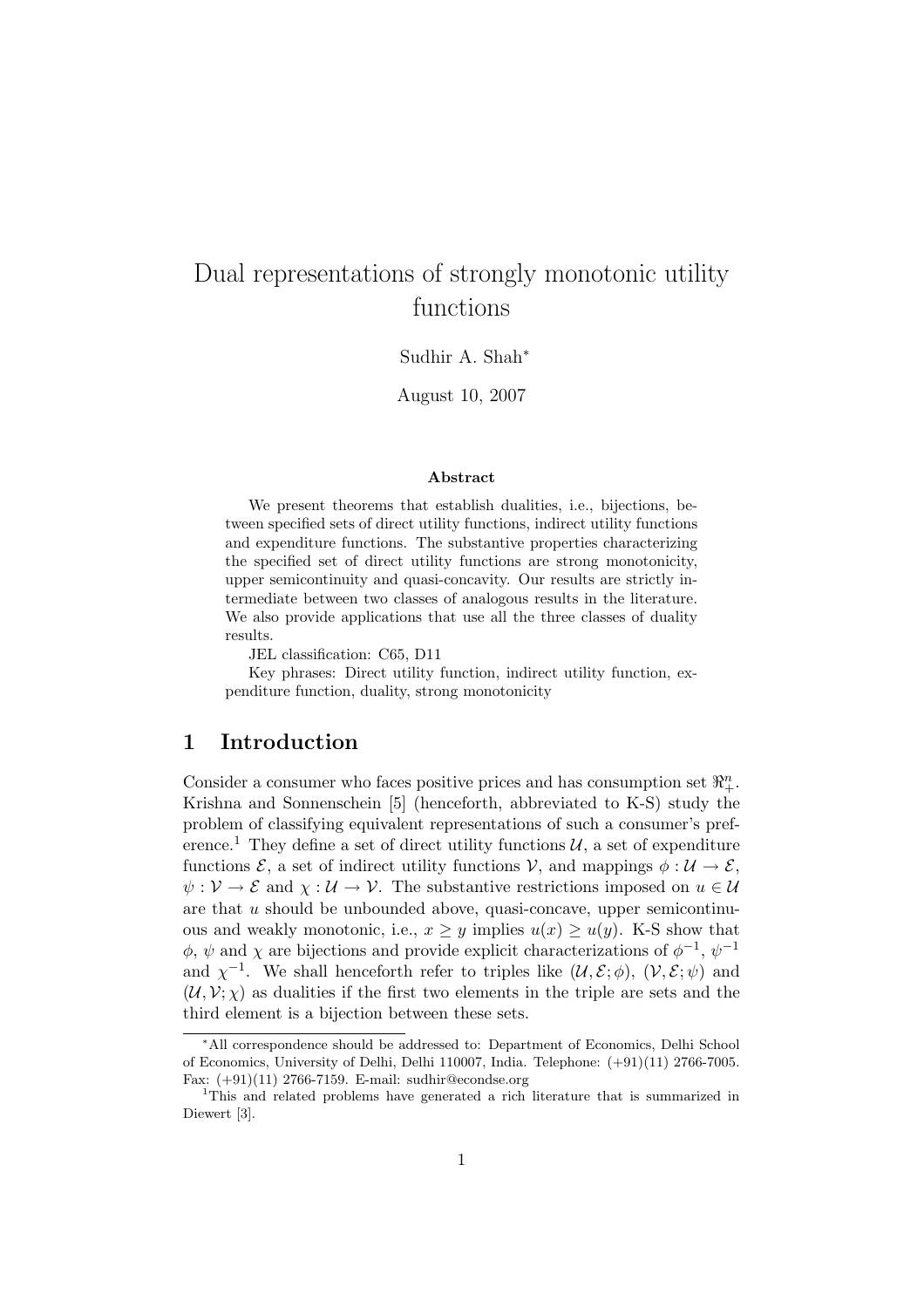If  $u \in \mathcal{U}$ , then routine arguments show that (a) the consumer's Marshallian demand has nonempty, compact and convex values, and (b) some element of the demand exhausts the budget. An important motivation for duality theory is to enable precise and tractable specification of consumer preferences in applications, where (a) and (b) might be the minimum required of demands. As the properties defining  $U$  are close to being the "minimal" general conditions that ensure (a) and (b), the class of preferences characterized in K-S seems the largest that might be relevant for applications. While the K-S results may be seen as the most inclusive dualities, it is also useful to study their finer structure by deriving analogous dualities for subsets of the classes of functions considered in K-S.

Jackson [4] contains dualities  $(\mathcal{U}^*, \mathcal{E}^*; \phi)$ ,  $(\mathcal{V}^*, \mathcal{E}^*; \psi)$  and  $(\mathcal{U}^*, \mathcal{V}^*; \chi)$ , where  $\mathcal{U}^*, \ \mathcal{E}^*$  and  $\mathcal{V}^*$  are proper subsets of  $\mathcal{U}, \ \mathcal{E}$  and  $\mathcal{V}$  respectively.  $\mathcal{U}^*$ is the subset of  $U$  whose elements are continuous and strongly monotonic, i.e.,  $x \gg y$  implies  $u(x) > u(y)$ .

In Theorems 2.4 and 3.2 of this paper we derive dualities  $(\mathcal{U}^{**}, \mathcal{E}^{**}; \phi)$ ,  $(\mathcal{V}^{**}, \mathcal{E}^{**}; \psi)$  and  $(\mathcal{U}^{**}, \mathcal{V}^{**}; \chi)$ , where  $\mathcal{U}^* \subset \mathcal{U}^{**} \subset \mathcal{U}, \mathcal{E}^* \subset \mathcal{E}^{**} \subset \mathcal{E}$  and  $\mathcal{V}^* \subset \mathcal{U}^{**}$  $\mathcal{V}^{**} \subset \mathcal{V}$ , with all inclusions strict. These dualities are strictly intermediate between those in K-S and Jackson [4] because  $\mathcal{U}^{**}$  is the subset of  $\mathcal{U}$  whose elements are strongly monotonic but not necessarily continuous.

If  $u \in \mathcal{U}^{**}$ , then strong monotonicity rules out thick indifference curves which are permitted in the K-S theory, and consequently, property (b) of demands is strengthened to (c) every element of the demand exhausts the budget. If  $u \in \mathcal{U}^*$ , then we have the additional property (d) the demand is upper hemicontinuous. Naturally, the strong monotonicity condition satisfied by elements of  $\mathcal{U}^{**}$  entails stronger properties of the elements in  $\mathcal{E}^{**}$  and  $\mathcal{V}^{**}$ . While an expenditure function  $e \in \mathcal{E}$  is lower semicontinuous in the utility level, our duality results strengthen this property to full continuity of  $e \in \mathcal{E}^{**}$  in the utility level. While an indirect utility function  $v \in \mathcal{V}$  is non-decreasing in wealth, our results make  $v \in \mathcal{V}^{**}$  increasing in wealth.

A fuller analysis of the implications of our results is available in Sections 2 and 3. Applications of this class of duality results are considered in Section 4. We show in Theorems 4.1 and 4.2 that  $v \in V$  is upper semicontinuous and  $e \in \mathcal{E}$  is lower semicontinuous. Another application studied in Theorems 4.3 and 4.4 is a sharpening of the classical result that specific taxes and subsidies are weakly dominated by lump-sum transfers.

The three above-mentioned classes of dualities allow greater flexibility in modelling a consumer's preference as they justify the specification of the preference equivalently as either  $u \in \mathcal{U}$ , or  $\phi(u) \in \mathcal{E}$ , or  $\chi(u) \in \mathcal{V}$ . This is useful as it enables the modeller to specify a preference precisely to satisfy a particular need, thereby sharpening Occam's razor. For instance, assuming the relevant functions are differentiable, Shephard's lemma implies that the price derivative of  $e \in \mathcal{E}$  is the Hicksian demand generated by  $\phi^{-1}(e) \in \mathcal{U}$ and Roy's identity implies that the negative of the price derivative of  $v \in V$ ,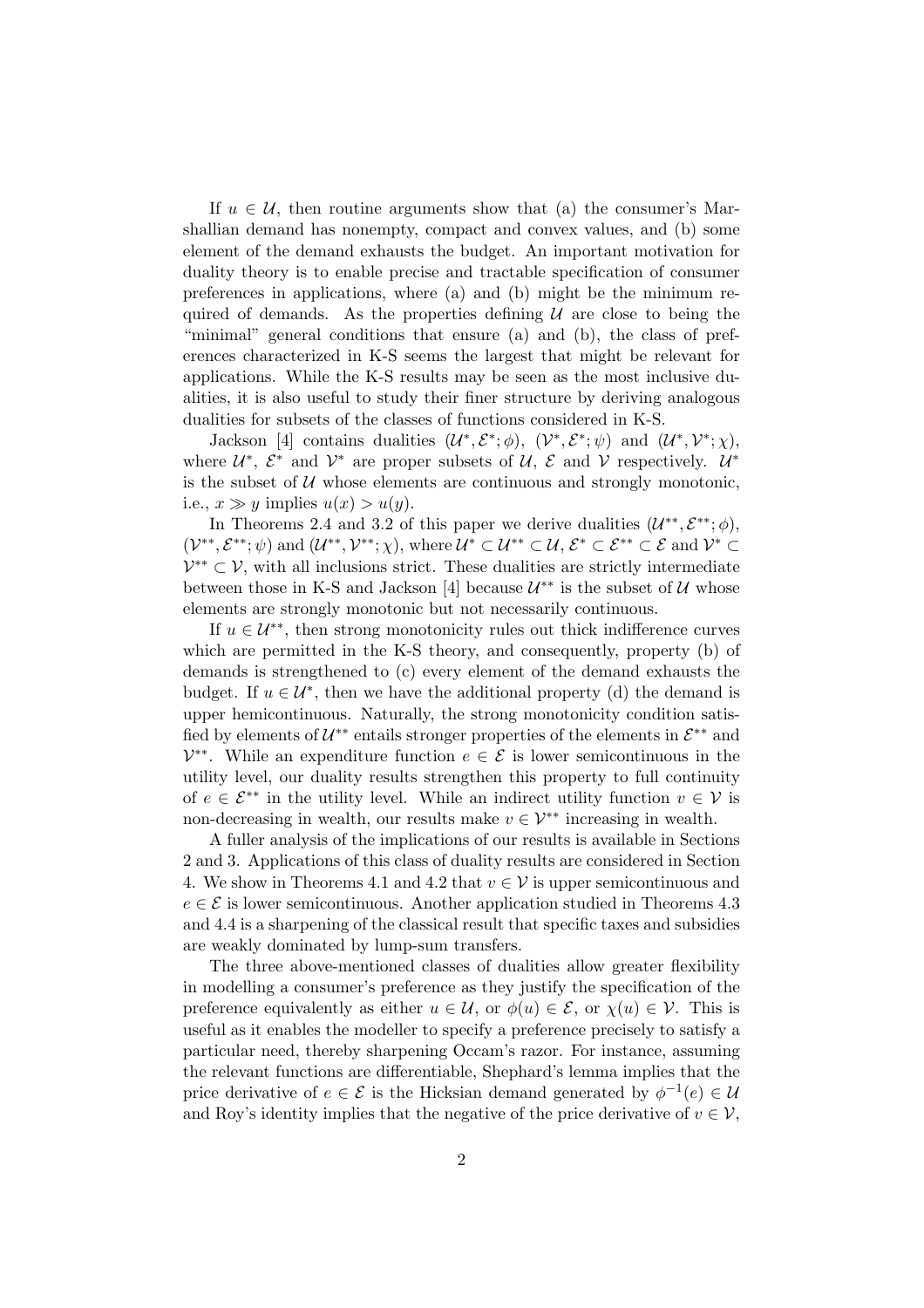divided by the wealth derivative of  $v$ , is the Marshallian demand generated by  $\chi^{-1}(v) \in \mathcal{U}^2$ . This ability to legitimately derive these demands directly from  $e \in \mathcal{E}$  and  $v \in \mathcal{V}$ , rather than indirectly  $via \phi^{-1}(e) \in \mathcal{U}$  and  $\chi^{-1}(v) \in \mathcal{U}$ , increases the precision with which a preference may be specified to satisfy a particular property of these demands.

We conclude this section by describing our formalism.  $\mathcal{N}, \mathcal{Z}$  and  $\Re$ denote the sets of natural numbers, integers and real numbers respectively. Given  $x, y \in \mathbb{R}^n$ , we say  $x \geq y$  if  $x_i \geq y_i$  for  $i = 1, \ldots, n; x > y$  if  $x \geq y$ and  $x \neq y$ ; and  $x \gg y$  if  $x_i > y_i$  for  $i = 1, ..., n$ . Moreover,  $\mathbb{R}^n_+$  ${x \in \mathbb{R}^n \mid x \geq 0}$  and  $\mathbb{R}_{++}^n = {x \in \mathbb{R}^n \mid x \gg 0}$ . Define the budget mapping  $B: \mathbb{R}^n_{++} \times \mathbb{R}_+ \Rightarrow \mathbb{R}^n_{+}$  by  $B(p, w) = \{x \in \mathbb{R}^n_{+} \mid p.x \leq w\}$ ; we use  $\Rightarrow$ in place of  $\rightarrow$  to denote set-valued mappings. Consider a utility function  $u: \mathbb{R}^n_+ \to \mathbb{R}$ . Define  $F_u: \mathbb{R}^n_+ \to \mathbb{R}^n_+$  by  $F_u(v) = u^{-1}([v, \infty))$ ;  $F_u(v)$  is the upper contour set of utility function u for utility level v. Provided  $F_u$  has nonempty values, the expenditure function generated by  $u$  is the mapping  $\phi(u) : \mathbb{R}_+ \times \mathbb{R}_{++}^n \to \bar{\mathbb{R}}$  defined by  $\phi(u)(v, p) = \inf\{p.x \mid x \in F_u(v)\}\.$  Our assumptions about u will ensure that  $F_u$  has nonempty values and replace "inf" with "min", thereby making  $\phi(u)$  real-valued. The indirect utility function generated from u is the mapping  $\chi(u) : \mathbb{R}^n_{++} \times \mathbb{R}_+ \to \bar{\mathbb{R}}$  defined by  $\chi(u)(p, w) = \sup u \circ B(p, w)$ . Our assumptions will ensure that B has nonempty values and replace "sup" with "max", thereby making  $\chi(u)$  realvalued. Define the Marshallian demand mapping  $m: \mathbb{R}^n_{++} \times \mathbb{R} \to \mathbb{R}^n_+$  by  $m(p, w) = \bigcap_{y \in B(p, w)} \{x \in B(p, w) \mid u(x) \ge u(y)\},\$ and assuming the values of  $\phi(u)$  are in  $\mathbb{R}_+^n$ , define the Hicksian demand mapping  $h : \mathbb{R}_+ \times \mathbb{R}_+^n \Rightarrow \mathbb{R}_+^n$ by  $h(v, p) = m(p, \phi(u)(v, p)).$ 

The plan of the rest of this paper is as follows. In Sections 2 and 3, we establish the dualities  $(\mathcal{U}^{**}, \mathcal{E}^{**}; \phi)$  and  $(\mathcal{U}^{**}, \mathcal{V}^{**}; \chi)$  respectively. We illustrate the uses of the above-described dualities in Section 4; the proofs of the results in this section are collected in the Appendix. We conclude in Section 5.

## 2 Duality between direct utility and expenditure functions

We begin by defining a set  $\mathcal{U}^{**}$  of direct utility functions.

**Definition 2.1**  $\mathcal{U}^{**}$  is the set of functions  $u : \mathbb{R}^n_+ \to \mathbb{R}$  satisfying the following properties:

(a)  $u(0) = 0$ ,

 $(b)$  u is unbounded above,

<sup>2</sup>Of course, differentiability of the expenditure function in prices does not have to be assumed as it can be shown to follow from general properties of support functions (Rockafellar [6], Section 23).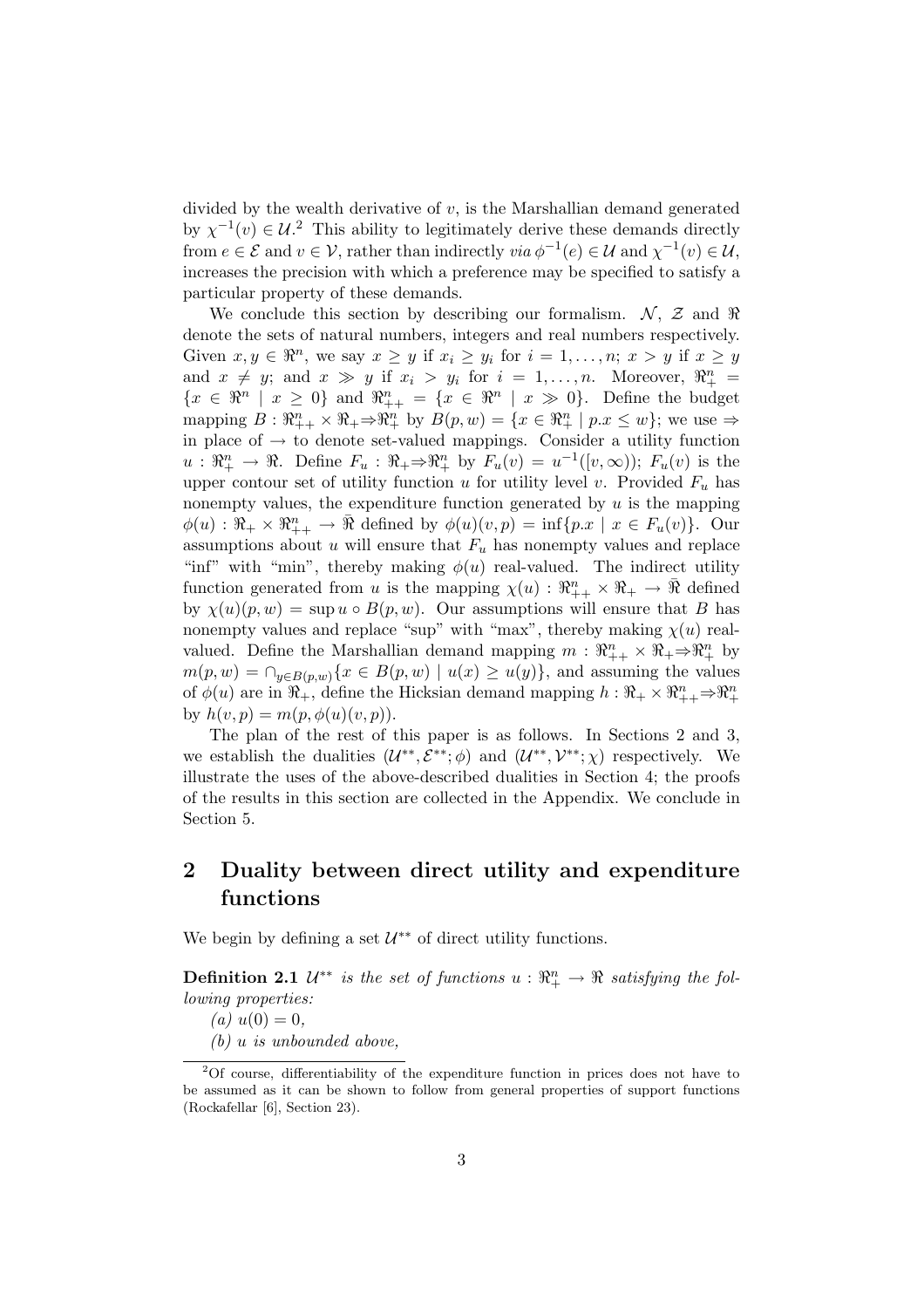(c) u is strongly monotonic, i.e., if  $x, y \in \mathbb{R}^n_+$  and  $x \gg y$ , then  $u(x) >$  $u(y)$ .

(d) u is upper semicontinuous, i.e.,  $F_u(v)$  is closed in  $\mathbb{R}^n_+$  for every  $v \in \Re_+$ , and

(e) u is quasi-concave, i.e.,  $F_u(v)$  is convex for every  $v \in \mathbb{R}_+$ .

The only departure from the definition of  $\mathcal U$  is that (c) replaces property (U1) in K-S, which requires that u be weakly monotonic. It is easily checked that (c) and (d) combine to imply (U1) in K-S, i.e.,  $\mathcal{U}^{**} \subset \mathcal{U}$ . The set  $\mathcal{U}^*$  in Jackson [4] differs from  $\mathcal{U}^{**}$  by strengthening (d) to full continuity. Thus,  $U^* \subset U^{**}$ . Define  $u : \mathbb{R}^n_+ \to \mathbb{R}$  by  $u(x) = \max\{k \in \mathcal{Z} \mid \sum_{i=1}^n x_i \geq k\}$  for every  $x \in \mathbb{R}^n_+$ ; as  $u \in \mathcal{U} - \mathcal{U}^{**}$ , we have  $\mathcal{U}^{**} \neq \mathcal{U}$ . Now define  $u : \mathbb{R}^n_+ \to \mathbb{R}$ by  $u(x) = \sum_{i=1}^{n} x_i$  for every  $x \in \Delta \equiv \{y \in \Re^n_+ \mid \sum_{i=1}^{n} y_i < 1\}$  and  $u(x) = 1 + \sum_{i=1}^{n} x_i$  for  $x \in \Re^n_+ - \Delta$ ; as  $u \in \mathcal{U}^{**} - \mathcal{U}^*$ , we have  $\mathcal{U}^{**} \neq \mathcal{U}^*$ .

An alternative characterization of  $\mathcal{U}^{**}$  that is easy to confirm is:  $u \in \mathcal{U}^{**}$ if and only if  $u \in \mathcal{U}$  and u is locally non-satiated. We work with Definition 2.1 in order to maintain easy comparability with K-S and Jackson [4].

(a) is not a substantive restriction on  $\mathcal U$  as it does not restrict the class of preferences whose representations satisfy the other defining conditions. (b) is a substantive restriction on  $\mathcal U$  as there exist preferences whose utility representations do not satisfy (b) but do satisfy all the other properties of U. For instance,  $u: \mathbb{R}^n_+ \to \mathbb{R}$ , defined by  $u(x) = 0$  for every  $x \in \mathbb{R}^n_+$ , satisfies (a), (U1) in K-S, (d) and (e), but not (b), and therefore  $u \notin U$ . Moreover, there is no function ordinally equivalent to  $u$ , i.e., an increasing transformation of  $u$ , that belongs to  $U$ . On the other hand, as we show in Remark 2.2, neither (a) nor (b) are substantive restrictions on  $\mathcal{U}^{**}$  as they do not restrict the set of preferences whose representations satisfy the other defining conditions of  $\mathcal{U}^{**}$ . In the context of  $\mathcal{U}$ , (b) is a weaker non-satiation assumption than local non-satiation. In the context of  $\mathcal{U}^{**}$ , (c) is not only stronger than local non-satiation, it also implies (b).

**Remark 2.2** Let  $u: \mathbb{R}^n_+ \to \mathbb{R}$  satisfy (c), (d) and (e). Define  $U: \mathbb{R}^n_+ \to \mathbb{R}$ by  $U(x) = u(x) - u(0)$ . U satisfies (a), (c), (d) and (e), and is equivalent to u. If U does not satisfy (b), then let  $\alpha = \sup U(\mathbb{R}^n_+)$ , and define  $v : \mathbb{R}^n_+ \to \mathbb{R}^n$ by  $v(x) = U(x)/[\alpha - U(x)]$ . (a) and (c) imply that  $\alpha - U(x) > 0$  for every  $x \in \mathbb{R}^n_+$ ,  $\alpha > 0$  and  $U(\mathbb{R}^n_+) \subset [0, \alpha)$ . Note that  $v(x) = f \circ U(x)$  where  $f : [0, \alpha) \to \Re$  is given by  $f(r) = r/(\alpha-r)$ . As f is increasing, v is equivalent to U, and therefore, to u. Clearly,  $v(0) = 0$ . (c), (d) and (e) follow from the fact that v and U are equivalent. To check (b), let  $r \in \Re$ . For some  $k \in \mathcal{N}$ ,  $f(\alpha - 1/k) = k\alpha - 1 > r$ . As  $\alpha = \sup U(\mathbb{R}^n_+)$ , there exists  $x \in \mathbb{R}^n_+$  such that  $U(x) > \alpha - 1/k$ . Consequently,  $v(x) = f \circ U(x) > f(\alpha - 1/k) > r$ .

Thus, (c), (d) and (e) are the substantive restrictions on  $\mathcal{U}^{**}$ . As is wellknown and evident from the proofs of Theorems 1 and 2 in K-S, (e) does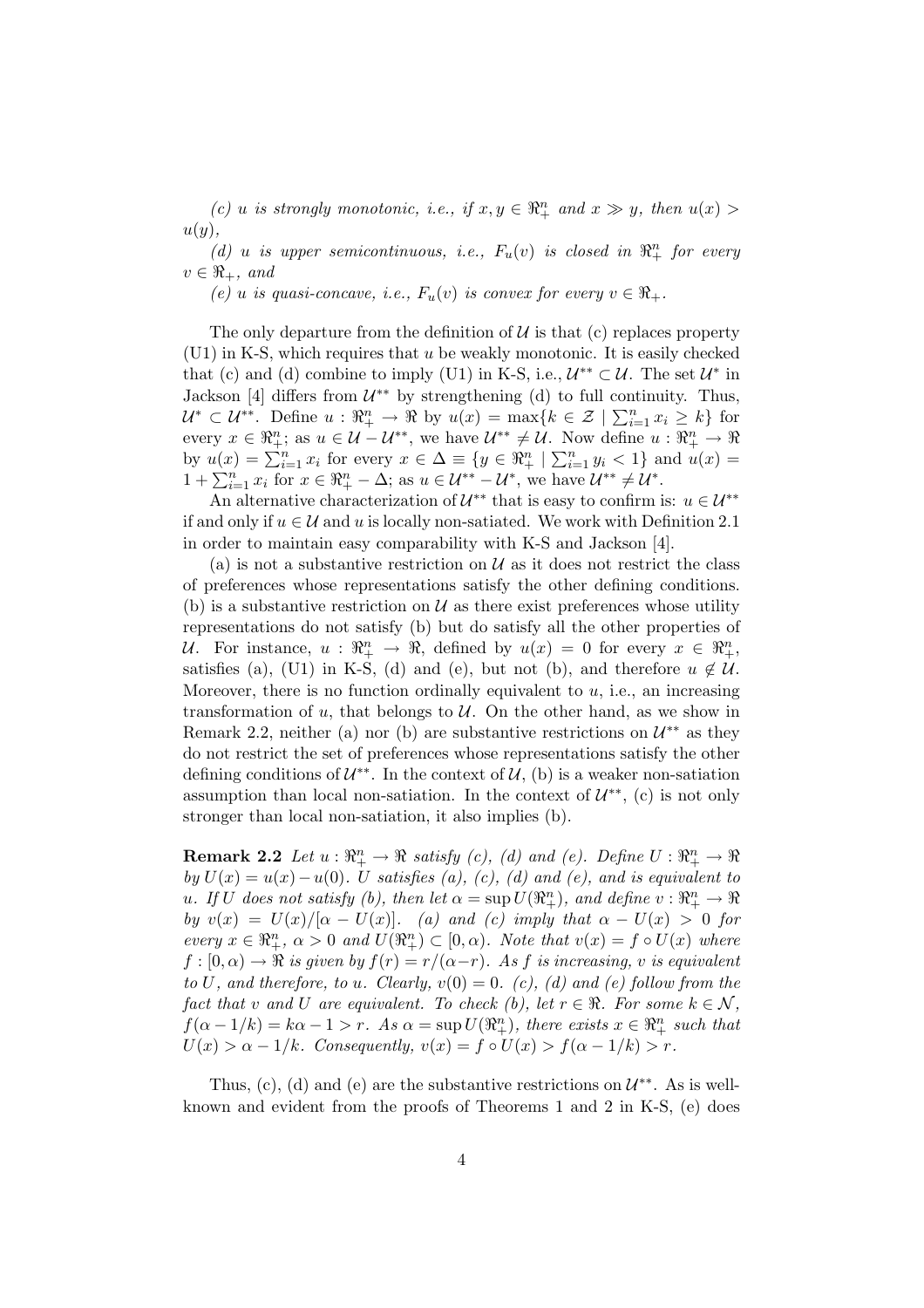not imply any restrictions on the properties of  $\phi(u)$  and  $\chi(u)$  for  $u \in \mathcal{U}$ ; the role of property (e) is to ensure that  $\phi$  and  $\chi$  are injective. Thus, the properties of u that determine the substantive properties of  $\phi(u)$  and  $\chi(u)$  are the monotonicity properties such as (c) or (U1) in K-S, the nonsatiation properties such as (b) or (c), and the continuity properties such as (d). Consequently, the results in K-S, Jackson [4] and this paper essentially serve to classify the trade-offs implied by various combinations of these three classes of properties.

(a) and (c) imply that u is non-negative. (b) ensures that  $F_u(v) \neq \emptyset$ for every  $v \in \mathbb{R}_+$ . (d) and (e) imply that  $F_u(v)$  is convex and closed in  $\mathbb{R}^n_+$  for every  $v \in \mathbb{R}_+$ . Thus, for every  $u \in \mathcal{U}^{**}$  and  $(v, p) \in \mathbb{R}_+ \times \mathbb{R}^n_{++}$ ,  $\phi(u)(v, p) = \min\{p.x \mid x \in F_u(v)\} = p.y \in \Re_+$  for some  $y \in F_u(v)$ . Next, we define the set of expenditure functions.

**Definition 2.3**  $\mathcal{E}^{**}$  is the set of functions  $e: \Re_+ \times \Re_{++}^n \to \Re_+$  that satisfy the following properties. For every  $v \in \Re_+$  and  $p \in \Re_{++}^n$ ,

(a)  $e(v, p) = 0$  if and only if  $v = 0$ , (b)  $e(., p)$  is unbounded above, (c) if  $v' \geq v$ , then  $e(v', p) \geq e(v, p)$ , (d)  $e(., p)$  is continuous, (e) if  $p' \geq p$ , then  $e(v, p') \geq e(v, p)$ , (f)  $e(v, tp) = te(v, p)$ , for every  $t > 0$ , and  $(g)$   $e(v,.)$  is concave.

The only departure from the set  $\mathcal E$  in K-S is property (d), which is stronger than property (e2) in K-S that requires  $e(., p)$  to be lower semicontinuous. The set  $\mathcal{E}^*$  in Jackson [4] replaces the weak monotonicity conditions (c) and (e) by a condition that, among other things, implies stronger monotonicity properties than (c) and (e). We now have all the ingredients for our first duality theorem.

**Theorem 2.4**  $(\mathcal{U}^{**}, \mathcal{E}^{**}; \phi)$  is a duality with  $\phi^{-1}$  :  $\mathcal{E}^{**} \to \mathcal{U}^{**}$  given by  $\phi^{-1}(e)(x) = \sup \cap_{p \in \Re^n_{++}} \{v \in \Re + | p.x \geq e(v, p) \}.$ 

Proof. Consider  $u \in \mathcal{U}^{**}$ . We first show that  $\phi(u) \in \mathcal{E}^{**}$ . As  $\mathcal{U}^{**} \subset \mathcal{U}$ , we have  $u \in \mathcal{U}$ , and therefore by Theorem 1 in K-S,  $e \equiv \phi(u) \in \mathcal{E}$ . Consequently, e satisfies properties  $2.3(a)-(c)$ ,  $(e)-(g)$ , and  $e(., p)$  is lower semicontinuous for  $p \in \Re_{++}^n$ .

We show that  $e(., p)$  is upper semicontinuous, and therefore, e satisfies property 2.3(d) and  $e \in \mathcal{E}^{**}$ . Fix  $p \in \mathbb{R}_{++}^n$ , and let  $\alpha \in \mathbb{R}$  and  $U = \{v \in \mathbb{R}_{++}^n\}$  $\Re_+ \mid e(v, p) \geq \alpha$ . It suffices to show that U is closed in  $\Re_+$ . Let  $(v_k)$ be a sequence in U converging to  $v \in \mathbb{R}_+$ . By properties 2.1(b) and (d),  $F_u(v)$  is nonempty and closed in  $\mathbb{R}^n_+$ . Thus, there exists  $x \in F_u(v)$  such that  $e(v, p) = p.x$ . We show that  $v \in U$ , i.e.,  $p.x \geq \alpha$ . Property 2.1(c)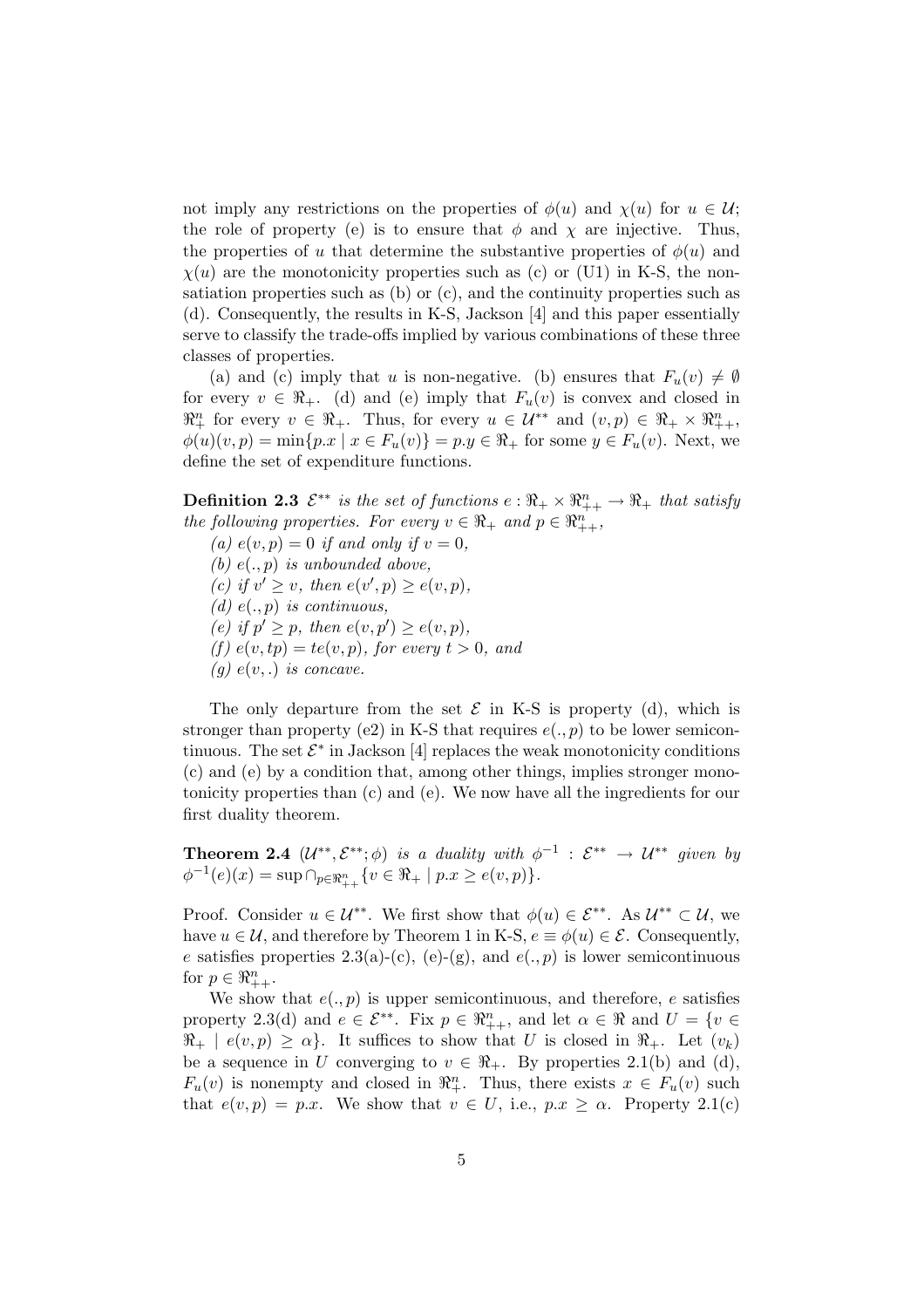implies that there exists a sequence  $(x_k) \subset \mathbb{R}^n_+$  converging to x such that  $u(x_k) > u(x)$  for every k. Then,  $r_k \equiv u(x_k) - u(x) > 0$ . As  $(v_k)$  converges to v, for every k, there exists  $i_k$  such that  $v_{i_k} < v + r_k$ . By definition,  $u(x_k) = u(x) + r_k \ge v + r_k > v_{i_k}$ . Hence,  $p.x_k \ge e(v_{i_k}, p) \ge \alpha$  for every k. Letting  $k \uparrow \infty$ , we have  $p.x \geq \alpha$ .

By Theorem 3 in K-S,  $\phi: U \to \mathcal{E}$  is a bijection. As  $U^{**} \subset U$ ,  $\phi: U^{**} \to$  $\mathcal{E}^{**}$  is injective. In order to show that  $\phi: \mathcal{U}^{**} \to \mathcal{E}^{**}$  is surjective, consider  $e \in \mathcal{E}^{**}$ . As  $\mathcal{E}^{**} \subset \mathcal{E}$ , we have  $e \in \mathcal{E}$ ,  $\phi^{-1}(e) \in \mathcal{U}$  and  $\phi \circ \phi^{-1}(e) = e$ . It only remains to show that  $\phi^{-1}(e) \in \mathcal{U}^{**}$ . As  $\phi^{-1}(e) \in \mathcal{U}$ ,  $\phi^{-1}(e)$  is weakly monotonic and satisfies properties  $2.1(a)$ , (b), (d) and (e). We show that  $\phi^{-1}(e)$  satisfies property 2.1(c), and therefore,  $\phi^{-1}(e) \in \mathcal{U}^{**}$ .

Consider  $p \in \mathbb{R}_{++}^n$  and  $x \in \mathbb{R}_{+}^n$ . Property 2.3(a) implies that  $e(0, p) =$  $0 \leq p.x$ . Properties 2.3(b), (c) and the lower semicontinuity part of (d) combine to imply that  $\{v \in \Re_+ \mid p.x \geq e(v,p)\}\$ is closed in  $\Re_+$  and bounded above. Thus, given  $x \in \mathbb{R}^n_+$ ,  $\cap_{p \in \mathbb{R}^n_{++}} \{v \in \mathbb{R}_+ \mid p.x \geq e(v,p)\}\$ is nonempty, closed in  $\Re_+$  and bounded above. Consequently,  $\phi^{-1}(e)(x) =$  $\max \cap_{p\in\Re_{++}^n} \{v\in\Re_+ \mid p.x \geq e(v,p)\}.$ 

Let  $x \in \mathbb{R}^n_+$ ,  $y \gg x$  and  $v \equiv \phi^{-1}(e)(x) \geq \phi^{-1}(e)(y)$ . As  $\phi^{-1}(e) \in \mathcal{U}$ ,  $v \in \Re_+$ . By the definition of  $\phi^{-1}(e)$ , we have  $p.x \geq e(v, p)$  for every  $p \in \Re_{++}^n$ . We derive a contradiction.

As  $v \geq \phi^{-1}(e)(y)$ , we have  $y \notin F \equiv \bigcup_{k \in \mathcal{N}} F_{\phi^{-1}(e)}(v + 1/k)$ . By property 2.1(b),  $F_{\phi^{-1}(e)}(v+1/k) \neq \emptyset$  for every  $k \in \mathcal{N}$ ; thus,  $F \neq \emptyset$ . By property 2.1(e),  $F_{\phi^{-1}(e)}(v+1/k)$  is convex for every  $k \in \mathcal{N}$ . As the constituent sets are nested,  $\overline{F}$  is convex. By the separating hyperplane theorem (Berge [2], First separation theorem, page 163), there exists  $q \in \mathbb{R}^n - \{0\}$  such that  $q.y \leq q.z$  for every  $z \in F$ . The definition of F and the weak monotonicity of  $\phi^{-1}(e)$  imply that  $q \geq 0$ . As  $q \neq 0$ , we have  $q > 0$ . Therefore,  $q.x <$  $q.y \leq q.z$  for every  $z \in F$ . The continuity of  $p \mapsto p.x$  implies that there exists  $p \gg q$  such that  $p.x < q.y$ . Since  $F \subset \mathbb{R}^n_+$ ,  $p.z \ge q.z \ge q.y$  for every  $z \in F$ . Therefore,  $p.x < q.y \leq \inf\{p.z \mid z \in F\} \leq \inf\{p.z \mid z \in F\}$  $F_{\phi^{-1}(e)}(v+1/k) = \phi \circ \phi^{-1}(e)(v+1/k,p) = e(v+1/k,p)$  for every  $k \in \mathcal{N}$ . Letting  $k \uparrow \infty$  and using the upper semicontinuity part of property 2.3(d), we have  $p.x < q.y \leq e(v, p)$ , a contradiction. г

## 3 Duality between direct and indirect utility functions

We first define the set of indirect utility functions  $\mathcal{V}^{**}$ .

**Definition 3.1**  $\mathcal{V}^{**}$  is the class of functions  $v : \mathbb{R}^n_{++} \times \mathbb{R}_+ \to \mathbb{R}$  that satisfy the following properties. For every  $p \in \mathbb{R}^n_{++}$  and  $w \in \mathbb{R}_+$ ,

(a)  $v(p, 0) = 0$ ,

(b)  $v(p,.)$  is unbounded,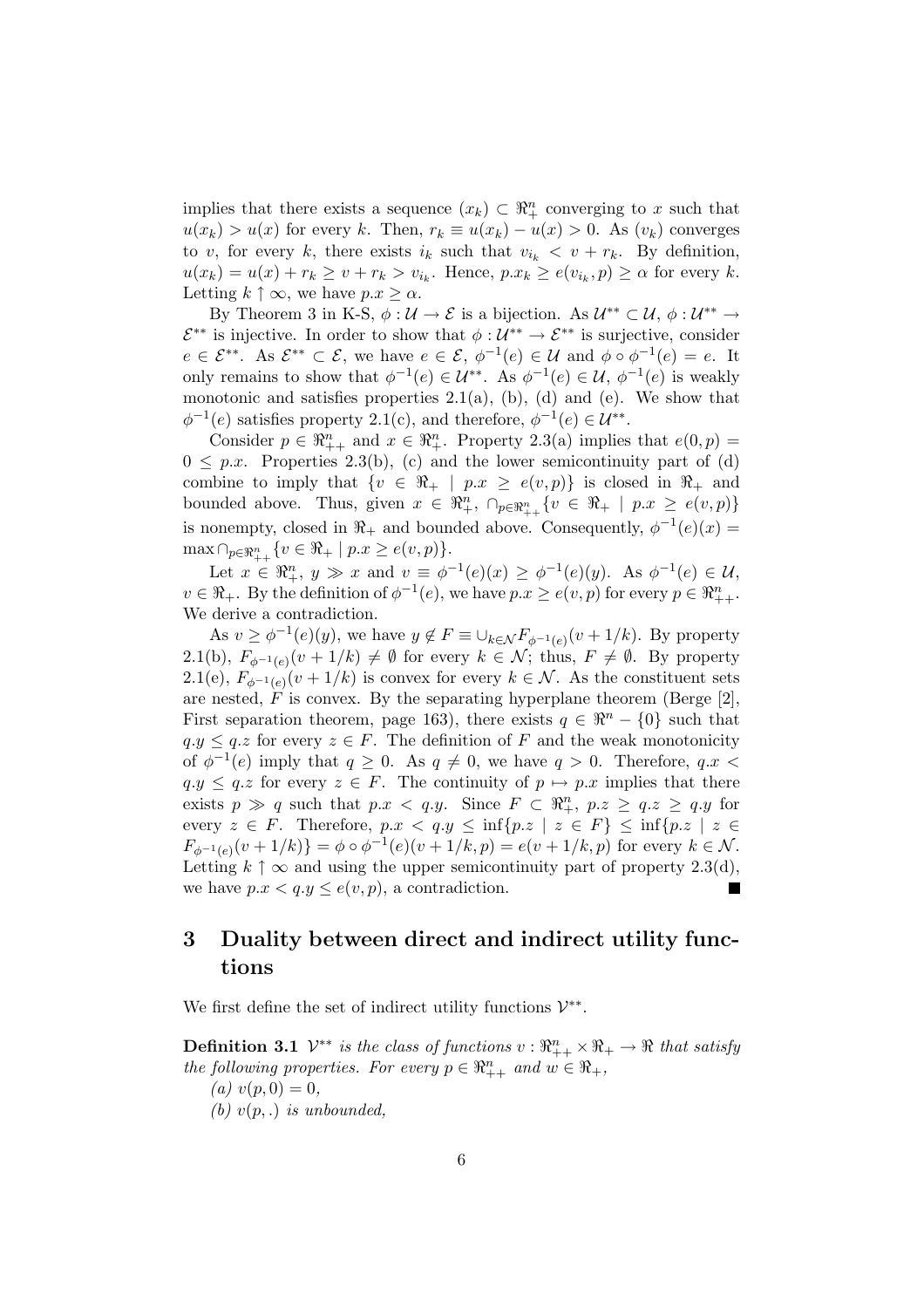(c) if  $w' > w$ , then  $v(p, w') > v(p, w)$ , (d) if  $p' \geq p$ , then  $v(p', w) \leq v(p, w)$ , (e) if  $t > 0$ , then  $v(tp, tw) = v(p, w)$ , (f)  $v(p,.)$  is upper semicontinuous, and  $(g)$  v is quasi-convex.

Property (c) is the only departure from the properties defining  $V$  in K-S. (c) is stronger than the corresponding condition (V1) in K-S that requires  $v(p,.)$  to be non-decreasing. This has a useful implication for applications of these results. If  $v \in V$  is differentiable, then Roy's identity generates the Marshallian demand provided the wealth derivative of  $v$  is positive. However, the weak monotonicity of  $v$  with respect to wealth does not guarantee a positive wealth derivative. This problem is substantially alleviated if  $v \in V^{**}$ . While this does not guarantee a positive derivative for all wealth levels, it does imply that, for any profile of positive prices, the set of wealth levels where the wealth derivative vanishes is negligible in the sense that it is of Lebesgue measure zero. The exceptional set consists of points of inflection, which cannot be eliminated without additional information. We are now ready to prove our second duality theorem.

**Theorem 3.2**  $(\mathcal{U}^{**}, \mathcal{V}^{**}; \chi)$  is a duality with  $\chi^{-1} : \mathcal{V}^{**} \to \mathcal{U}^{**}$  given by  $\chi^{-1}(v)(x) = \sup \bigcap_{p \in \Re^n_{++}} \{u \in \Re \mid v(p, p.x) \ge u\}.$ 

Proof. Consider  $u \in \mathcal{U}^{**}$ . We first show that  $v \equiv \chi(u) \in \mathcal{V}^{**}$ . As  $\mathcal{U}^{**} \subset \mathcal{U}$ , we have  $u \in \mathcal{U}$ , and therefore by Theorem 2 in K-S,  $v \in \mathcal{V}$ . Consequently, v satisfies properties 3.1(a), (b), (d)-(g), and  $v(p,.)$  is non-decreasing.

We show that  $v(p,.)$  is increasing. Thus,  $v \in \mathcal{V}^{**}$ . Fix  $(p, w') \in \Re_{++}^n \times \Re_{+}$ and  $w > w'$ . As  $B(p, w')$  is nonempty and compact, property 2.1(d) implies that  $v(p, w') = \max u \circ B(p, w') = u(x')$  for some  $x' \in B(p, w')$ . Then  $p.x' \leq w' < w$ . Clearly, there exists  $x \gg x'$  such that  $x \in B(p, w)$ . Property 2.1(c) implies that  $v(p, w) \ge u(x) > u(x') = v(p, w')$ .

By Theorem 4 in K-S,  $\chi : \mathcal{U} \to \mathcal{V}$  is a bijection. As  $\mathcal{U}^{**} \subset \mathcal{U}, \chi : \mathcal{U}^{**} \to$  $\mathcal{V}^{**}$  is injective. In order to show that  $\chi : \mathcal{U}^{**} \to \mathcal{V}^{**}$  is surjective, consider  $v \in \mathcal{V}^{**}$ . As  $\mathcal{V}^{**} \subset \mathcal{V}$ , we have  $v \in \mathcal{V}$ ,  $\chi^{-1}(v) \in \mathcal{U}$  and  $\chi \circ \chi^{-1}(v) = v$ . It only remains to show that  $\chi^{-1}(v) \in \mathcal{U}^{**}$ . As  $\chi^{-1}(v) \in \mathcal{U}$ ,  $\chi^{-1}(v)$  is weakly monotonic and satisfies properties  $2.1(a)$ , (b), (d) and (e). We show that  $\chi^{-1}(v)$  satisfies property 2.1(c), and therefore,  $\chi^{-1}(v) \in \mathcal{U}^{**}$ .

Given  $p \in \mathbb{R}_{++}^n$  and  $x \in \mathbb{R}_{+}^n$ , properties 3.1(a) and (c) imply  $v(p, p.x) \geq$  $v(p, 0) = 0$ ; moreover,  $\{u \in \Re \mid v(p, p.x) \geq u\}$  is closed in  $\Re$  and bounded above. Given  $x \in \mathbb{R}^n_+$ ,  $\cap_{p \in \mathbb{R}^n_{++}} \{u \in \mathbb{R} \mid v(p, p.x) \geq u\}$  is nonempty, closed in  $\Re$  and bounded above. Thus,  $\chi^{-1}(v)(x) = \max \bigcap_{p \in \Re^n_{++}} \{u \in \Re \mid v(p, p.x) \geq 0\}$  $u$ .

Let  $x, y \in \mathbb{R}^n_+$  such that  $y \gg x$ . As  $\chi^{-1}(v) \in \mathcal{U}$ , we have  $\chi^{-1}(v)(y) \geq$  $\chi^{-1}(v)(x) \equiv \alpha$ . Suppose  $\chi^{-1}(v)(y) = \alpha$ . We derive a contradiction.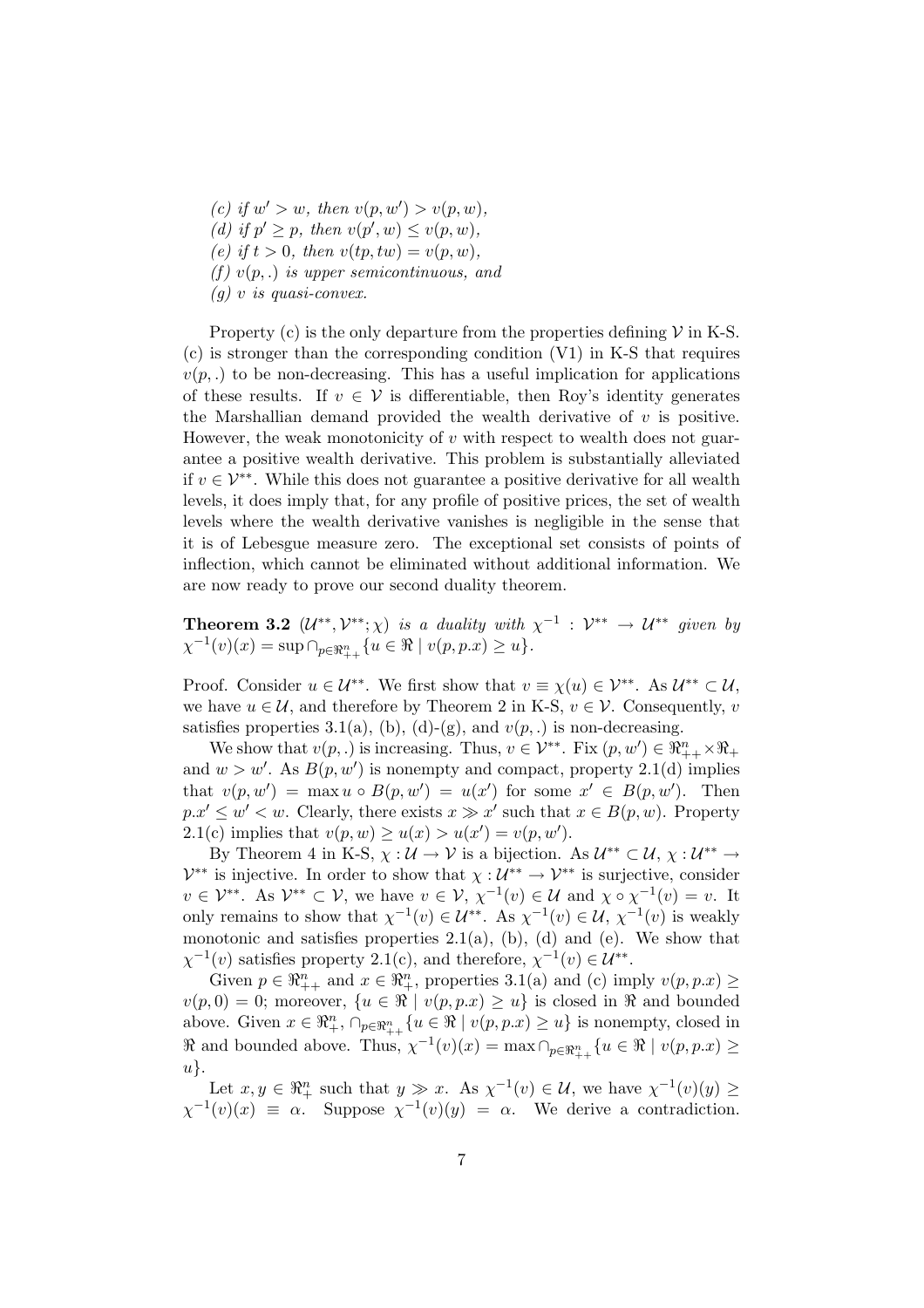$\chi^{-1}(v)(y) = \alpha$  implies that  $y \notin F_{\chi^{-1}(v)}(\alpha + 1/k)$  for every  $k \in \mathcal{N}$ . Thus,  $y \notin F \equiv \bigcup_{k \in \mathcal{N}} F_{\chi^{-1}(v)}(\alpha + 1/k)$ . Properties 2.1(b) and (e) imply that  $F_{\chi^{-1}(v)}(\alpha+1/k)$  is nonempty and convex for every  $k \in \mathcal{N}$ . As the constituent sets are nested,  $F$  is nonempty and convex. By the separating hyperplane theorem (Berge [2], First separation theorem, page 163), there exists  $q \in \mathbb{R}^n - \{0\}$  such that  $q.y \leq q.z$  for every  $z \in F$ . As  $\chi^{-1}(v)$  is nondecreasing,  $q \in \mathbb{R}^n_+$ . As  $q \neq 0$ ,  $q > 0$ . Setting  $\beta = q.y$ , we have  $q.x < \beta \leq q.z$ for every  $z \in F$ . As  $q > 0$  and  $y \gg x \ge 0$ , we have  $\beta > 0$ . Thus,  $q.z \ge \beta > 0$ for every  $z \in F$ . It follows that  $z > 0$  for every  $z \in F$ . By the continuity of linear functionals, there exists  $p \gg q$  such that  $p.x < \beta \leq q.z < p.z$ for every  $z \in F$ . It follows from  $\chi^{-1}(v)(x) = \alpha$  and property 3.1(c) that  $\alpha \le v(p, p.x) < v(p, \beta)$ . So,  $v(p, \beta) > \alpha + 1/k$  for some  $k \in \mathcal{N}$ . Consequently,  $\chi \circ \chi^{-1}(v)(p, \beta) = v(p, \beta) > \alpha + 1/k$ . This implies that there exists  $z \in B(p,\beta) \cap F_{\chi^{-1}(v)}(\alpha+1/k)$ . Since  $z \in B(p,\beta)$ , we have  $p.z \leq \beta$ , and as  $z \in F_{\chi^{-1}(v)}(\alpha + 1/k)$ , we have  $z \in F$ , which implies  $p.z > \beta$ , which is a contradiction.

### 4 Some applications

Duality results have two competing aspects. On the one hand, when choosing a dual representation such as  $e \in \mathcal{E}$  or  $v \in \mathcal{V}$  to specify a preference, we want the properties defining  $\mathcal E$  or  $\mathcal V$  to be minimal so that the modeller has greater latitude in selecting an appropriate  $e$  or  $v$ . On the other hand, when using the chosen dual representation, the modeller is free to use not only the properties used to define  $\mathcal E$  or  $\mathcal V$ , but also other stronger properties possessed by elements of  $\mathcal E$  or  $\mathcal V$ . So, an important aspect of duality theory is to derive various non-definitional properties possessed by dual representations.

A useful implication of duality theory is that it justifies a variety of equivalent strategies for deriving the non-definitional properties of dual representations, so that one may freely choose among these strategies using simplicity as the criterion. For instance, consider the question: what properties of the elements of  $V$  are true in addition to those used to define the set? One way to derive additional properties is to use the defining properties of  $V$  as axioms and directly derive their implications. An equivalent way is to use the duality  $(U, V; \chi)$  and derive the properties of the values of  $\chi$ .

We illustrate this indirect strategy *via* two sets of results. Both results are consequences of one part of the Maximum Theorem (Berge [2], Theorem 2 in Section VI.3). However, the applicability of this result is not automatic in both cases and requires some care in our setting. The problem in both cases is to show that the "feasibility" mapping, the budget mapping  $B$ :  $\mathbb{R}_{++}^n \times \mathbb{R}_+ \rightarrow \mathbb{R}_+^n$  in one case and the upper contour set mapping  $F_u : \mathbb{R} \rightarrow \mathbb{R}_+^n$ in the other, is upper hemicontinuous. As  $\mathbb{R}^n_+$  is not compact, it is not enough to show that the feasibility mapping has a closed graph. We overcome this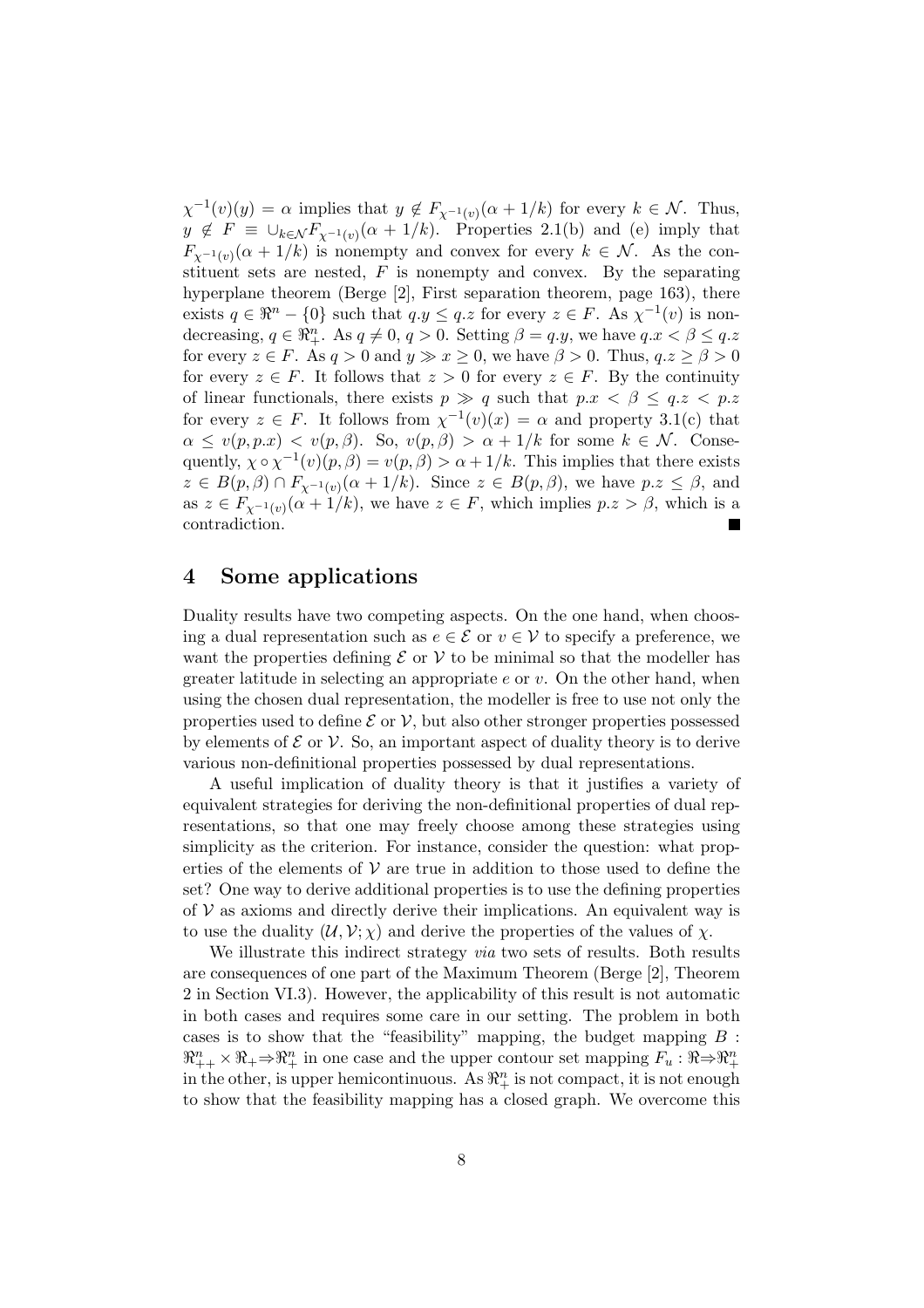problem by a localization argument. Given a point in the domain, we find a neighborhood of the point such that the values of the feasibility mapping over this neighborhood may be restricted to a fixed compact subset of  $\mathbb{R}^n_+$  without artificially restricting the optimization problem being studied. Given this set-up, if the feasibility mapping restricted to this neighborhood has a closed graph, then the feasibility mapping is upper hemicontinuous at the specified point in the domain. It is important for our argument that all prices in the domain are positive.

#### **Theorem 4.1** If  $v \in V$ , then

(A) v is upper semicontinuous, and (B) if  $v \in \mathcal{V}^{**}$ , then for every  $(p, w) \in \mathbb{R}^{n+1}_{++}$ ,  $p' \gg p$  implies  $v(p', w)$  $v(p, w)$ .

The first part of this result strengthens property  $(V2)$  in K-S, that  $v(p,.)$ is upper semicontinuous, to joint upper semicontinuity in prices and wealth. The second part is also proved as part of Theorem 2 in Jackson [4] for  $v \in \mathcal{V}^*$ ; we merely point out that it relies on strong monotonicity of  $u$  but not its lower semicontinuity. The next set of results concerns the duality between direct utility and expenditure functions.

#### Theorem 4.2 If  $e \in \mathcal{E}$ , then

(A) e is lower semicontinuous,

(B) for every  $(v, p) \in \mathbb{R}^{1+n}_{++}$ ,  $p' \gg p$  implies  $e(v, p') > e(v, p)$ , and

(C) if  $\phi^{-1}(e)$  is lower semicontinuous, then for every  $(v, p) \in \mathbb{R}_+ \times \mathbb{R}_{++}^n$ ,  $v' > v$  implies  $e(v', p) > e(v, p)$ .

As  $e \in \mathcal{E}$  is concave in prices,  $e(v,.)$  is continuous. K-S show that  $e$  is lower semicontinuous in utility levels. (A) strengthens this to joint lower semicontinuity of e in prices and utility levels. For  $e \in \mathcal{E}^{**}$ , we have continuity in prices and utility levels and joint lower semicontinuity. (B) notes that e is increasing in prices.

We conclude this section with a classical economic application whose analysis illustrates the roles played by the monotonicity and continuity properties that separate the sets  $\mathcal{U}, \mathcal{U}^*$  and  $\mathcal{U}^{**}$ .

**Theorem 4.3** Let  $(p', w) \in \mathbb{R}_{++}^{n+1}$ ,  $p \in \mathbb{R}_{++}^n$ ,  $u \in \mathcal{U}$ ,  $v = \chi(u)$ ,  $e = \phi(u)$ and  $x \in m(p, w)$ . (A)  $\tau^* \equiv \max\{\tau \in \Re \mid v(p', w - \tau) \ge v(p, w)\} \ge w - e(v(p, w), p') \ge$  $w - p'.x \ge (p - p').x.$ (B) If  $u \in \mathcal{U}^{**}$ , then  $e(v(p, w), p) = w$ . (C) If  $u \in \mathcal{U}^*$ , then  $v(p', e(v(p, w), p')) = v(p, w)$ . (D) If  $u \in \mathcal{U}^*$  and  $h(v(p, w), p') \cap h(v(p, w), p) = \emptyset$ , then  $e(v(p, w), p')$  $p'.x.$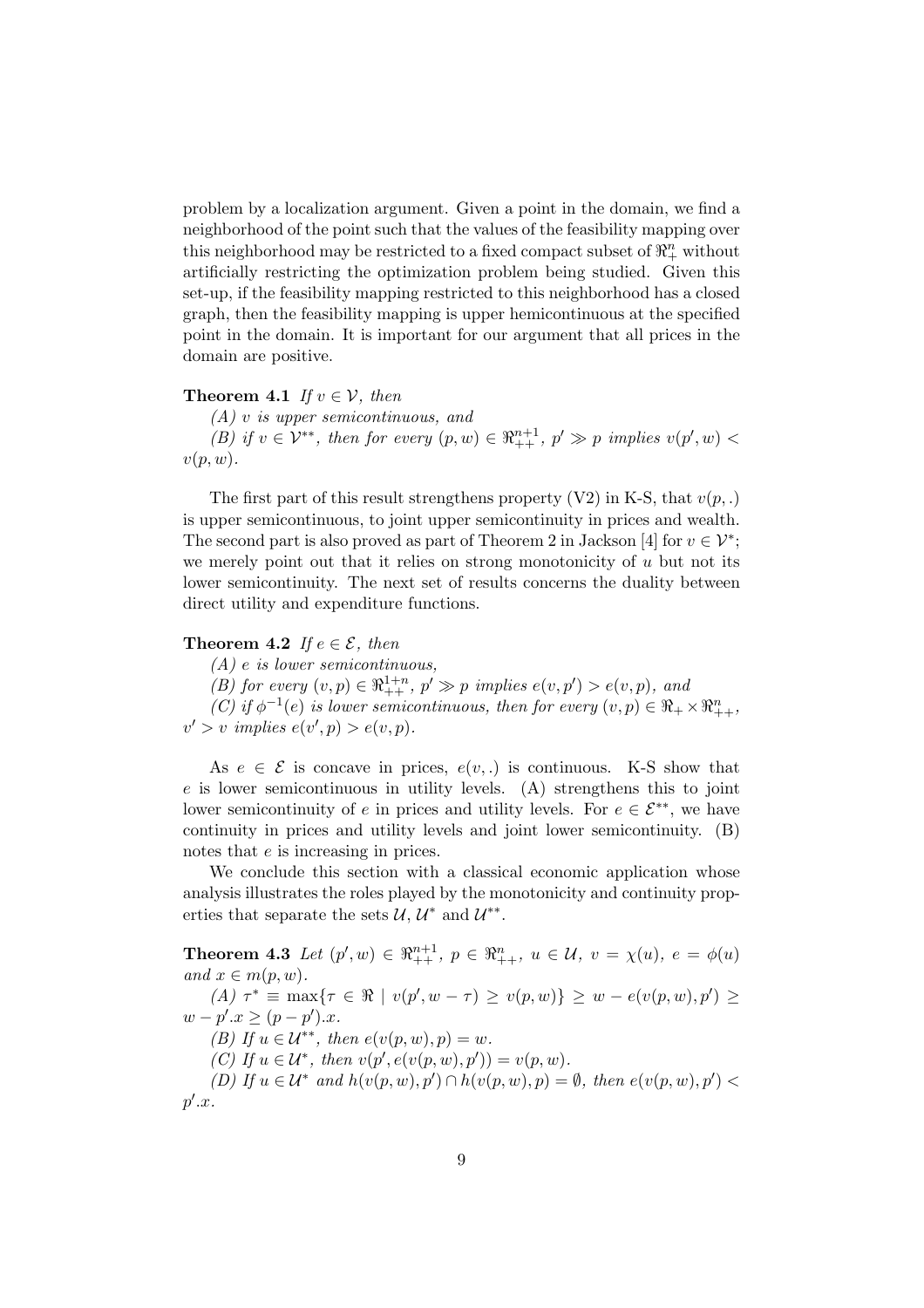We interpret  $p - p'$  as a vector of specific taxes; p' is the price vector excluding the taxes and  $p$  is the price vector including the taxes. By convention, a positive component of  $p - p'$  represents a tax and a negative component represents a subsidy on the relevant commodity.  $\tau^*$  is the maximal lump-sum tax subject to the constraint that the utility after the lump-sum tax is not less than the utility after the specific taxes. (A) implies that  $\tau^*$  weakly exceeds the government's revenue from the specific taxes  $p - p'$ . Thus, the consumer and the government weakly prefer the lump-sum tax  $\tau^*$  to the specific taxes  $p - p'$ , i.e., the lump-sum tax weakly dominates the specific taxes. This classical result is remarkably robust as an examination of the proof reveals that just properties  $2.1(b)$  and (d) of u are required in the argument. A sharper result than (A) requires either of the two parties to be strictly better-off, i.e., either (1)  $\tau^* > (p - p') \cdot x$ , or (2)  $v(p', w - \tau^*) > v(p, w).$ 

If  $u \in \mathcal{U}^*$ , then setting  $\tau \equiv w - e(v(p, w), p')$  and using (C) implies  $v(p', w - \tau) = v(p', e(v(p, w), p')) = v(p, w)$ . Property 3.1(c) implies that  $\tau^* = w - e(v(p, w), p')$ , i.e., the first inequality in (A) is strengthened to an equality. Thus, if  $u \in \mathcal{U}^*$ , then (A) cannot be sharpened *via* (2) and the only way to ensure (1) is to sharpen the second or third inequalities in (A). If  $u \in \mathcal{U}^{**}$ , then  $p.x = w$ , thus strengthening the third inequality in (A) to an equality. Therefore, the only way to sharpen (A) is to provide sufficient conditions for  $e(v(p, w), p') < p'.x$ . (D) provides one such sufficient condition.

Given  $u \in \mathcal{U}^{**}$ , showing  $e(v(p, w), p') < p'.x$  for all possible vectors of specific taxes is not possible, even locally, as every open neighborhood of  $p'$ has a price vector  $p = (1+t)p'$ , with  $t > 0$ , such that the consumer utility and revenue impacts of the implied vector of specific taxes  $tp'$  will be identical to the effect of the equivalent lump-sum tax  $tw/(1+t)$ . Although (D) seems to promise a general sharper result, the assumption underlying it is not generally satisfied by all  $p$  and  $p'$ . For instance, if the vector of specific taxes is tp' for some  $t > 0$ , then  $h(v(p, w), p') = h(v(p, w), (1+t)p') = h(v(p, w), p)$ as Hicksian demands are homogeneous of degree 0 in prices. The required assumption cannot be satisfied generally, even locally, as  $t$  can be made arbitrarily small. However, this problem in the use of  $(D)$  can be avoided, at least locally, by imposing a mild restriction on the set of admissible specific tax vectors.

Consider  $\bar{v} \in \Re_{++}$ . Let  $P = \{(q,1) | q \in \Re_{++}^{n-1}\}\$ be the set of price vectors. From the perspective of characterizing  $h(\bar{v},.)$ , this restriction is without loss of generality because, for every  $p \in \mathbb{R}_{++}^n$ ,  $p/p_n \in P$  and  $h(\bar{v}, p) = h(\bar{v}, p/p_n)$ . However, from the perspective of characterizing the effects of specific taxes, the restriction to  $P$  rules out a tax on the *n*-th commodity, which now serves as the  $numéraire$ .

**Theorem 4.4** Let  $u \in \mathcal{U}$ ,  $e = \phi(u)$ ,  $\overline{v} \in \Re_{++}$  and  $(q', 1) \in P$ . If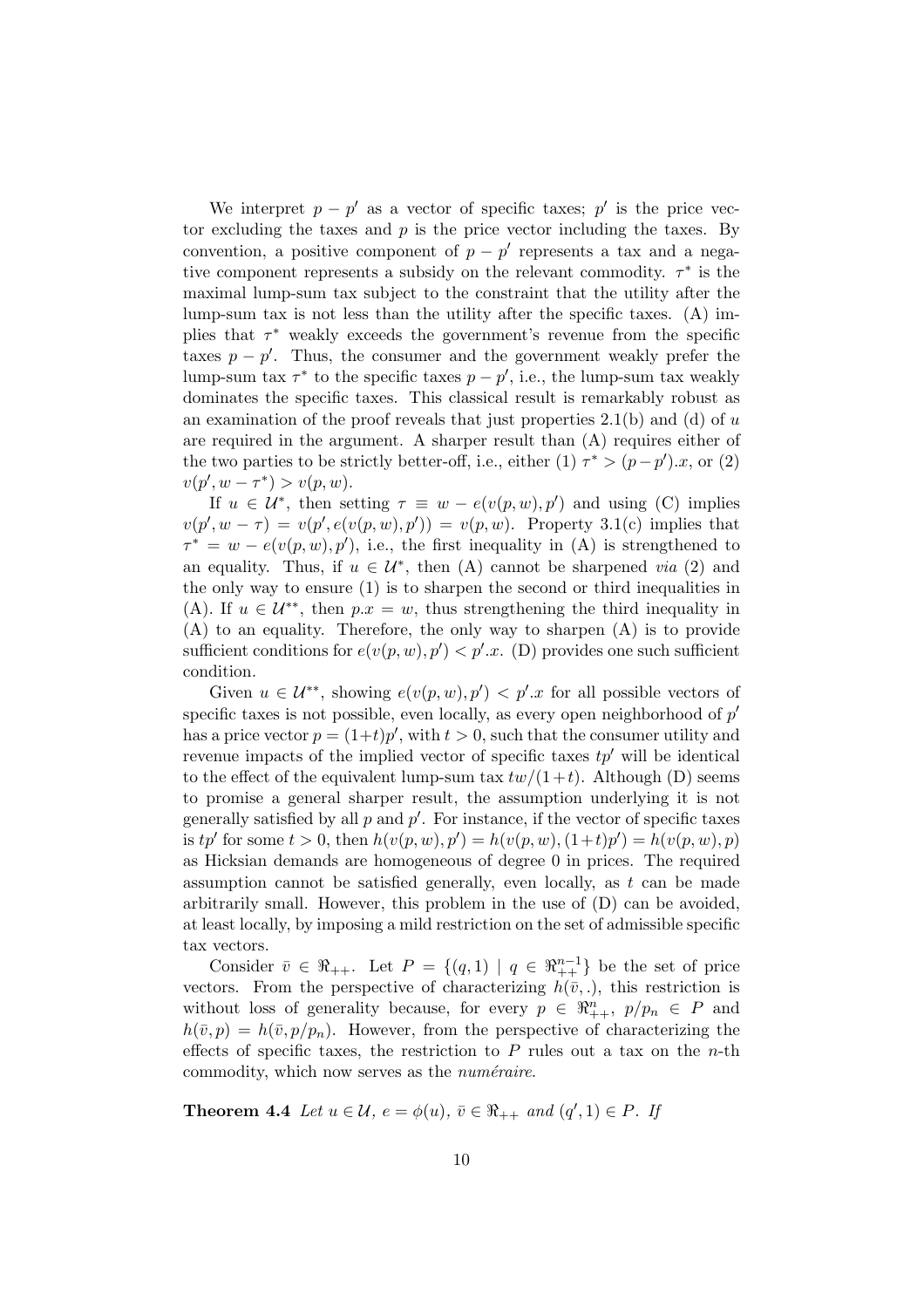$(a)$  u is strictly quasi-concave,

(b)  $e(\bar{v},.,1)$  is twice continuously differentiable on an open neighborhood  $N \subset \mathbb{R}_{++}^{n-1}$  of  $q'$ , and

(c)  $D_{qq}e(\bar{v}, q', 1)$  has rank  $n-1$ ,

then there exists an open neighborhood  $U \subset \mathbb{R}_{++}^{n-1}$  of q' such that  $h(\bar{v}, q, 1) \neq$  $h(\bar{v}, q', 1)$  for every  $q \in U - \{q'\}.$ 

Thus, the sufficient conditions in Theorem 4.3(D) are satisfied if  $u \in \mathcal{U}^*$ , the n-th commodity is not taxed and the vector of specific taxes on the other commodities is sufficiently small. Consequently, under these conditions, the lump-sum tax yields more revenue than the vector of specific taxes while leaving the consumer indifferent between the two tax regimes. A *numéraire* commodity is required for this result as the Slutsky matrix  $D_{pp}e(\bar{v}, p)$  is singular. As  $e \in \mathcal{E}$ , property 2.3(a) implies  $e(0, p) = 0$  for every  $p \in \Re_{++}^n$ . Therefore,  $h(0, p) = m(p, e(0, p)) = m(p, 0) = 0$  for every  $p \in \Re_{++}^n$ . Thus, an injectivity result like Theorem 4.4 requires  $\bar{v} > 0$ .

#### 5 Conclusions

We have established dualities  $(\mathcal{U}^{**}, \mathcal{E}^{**}; \phi)$  and  $(\mathcal{U}^{**}, \mathcal{V}^{**}; \chi)$ , where  $\mathcal{U}^{**}, \mathcal{E}^{**}$ and  $\mathcal{V}^{**}$  are sets of direct utility functions, expenditure functions and indirect utility functions respectively. The substantive properties of  $u \in \mathcal{U}^{**}$ are strong monotonicity, upper semicontinuity and quasi-concavity. The duality  $(\mathcal{V}^{**}, \mathcal{E}^{**}; \phi \circ \chi^{-1})$  is an immediate consequence of our results. These dualities are strictly intermediate between the analogous results in K-S and Jackson [4]. We have also provided some applications of the class of duality characterizations to which our results belong. While two of the applications derive potentially useful continuity and monotonicity properties of expenditure and indirect utility functions, the third analyzes the classical relationship between lump-sum transfers and specific taxes and subsidies.

#### Appendix

**Proof of Theorem 4.1** Fix  $v \in V$ . By Theorem 4 in K-S,  $u \equiv \chi^{-1}(v) \in \mathcal{U}$ and  $\chi(u) = v$ . Consequently,  $v(p, w) = \sup u \circ B(p, w)$  for every  $(p, w) \in$  $\Re_{++}^n \times \Re_+.$ 

(A) By Theorem 2 in Section VI.3 in Berge [2], it suffices to show that B is upper hemicontinuous with nonempty and compact values. It is easily confirmed that B has nonempty and compact values. Fix  $(p^*, w^*) \in \Re_{++}^n \times$  $\mathbb{R}_+$ . It suffices to show that B is upper hemicontinuous at  $(p^*, w^*)$ .

As  $p^* \gg 0$ , there exists  $r > 0$  such that  $B_r(p^*) = \{p \in \mathbb{R}^n \mid ||p - p^*|| \leq$  $r\} \subset \mathbb{R}_{++}^n$ . As  $B_r(p^*)$  is compact,  $R = B_r(p^*) \times [0, 2w^*]$  is compact. Clearly,  $\{(p, w, x) \in R \times \mathbb{R}_{+}^{n} \mid p.x \leq w)\}\$ is closed in  $R \times \mathbb{R}_{+}^{n}$ , i.e., the restriction of B to R has a closed graph. As the projection mapping  $\pi_i$  is continuous,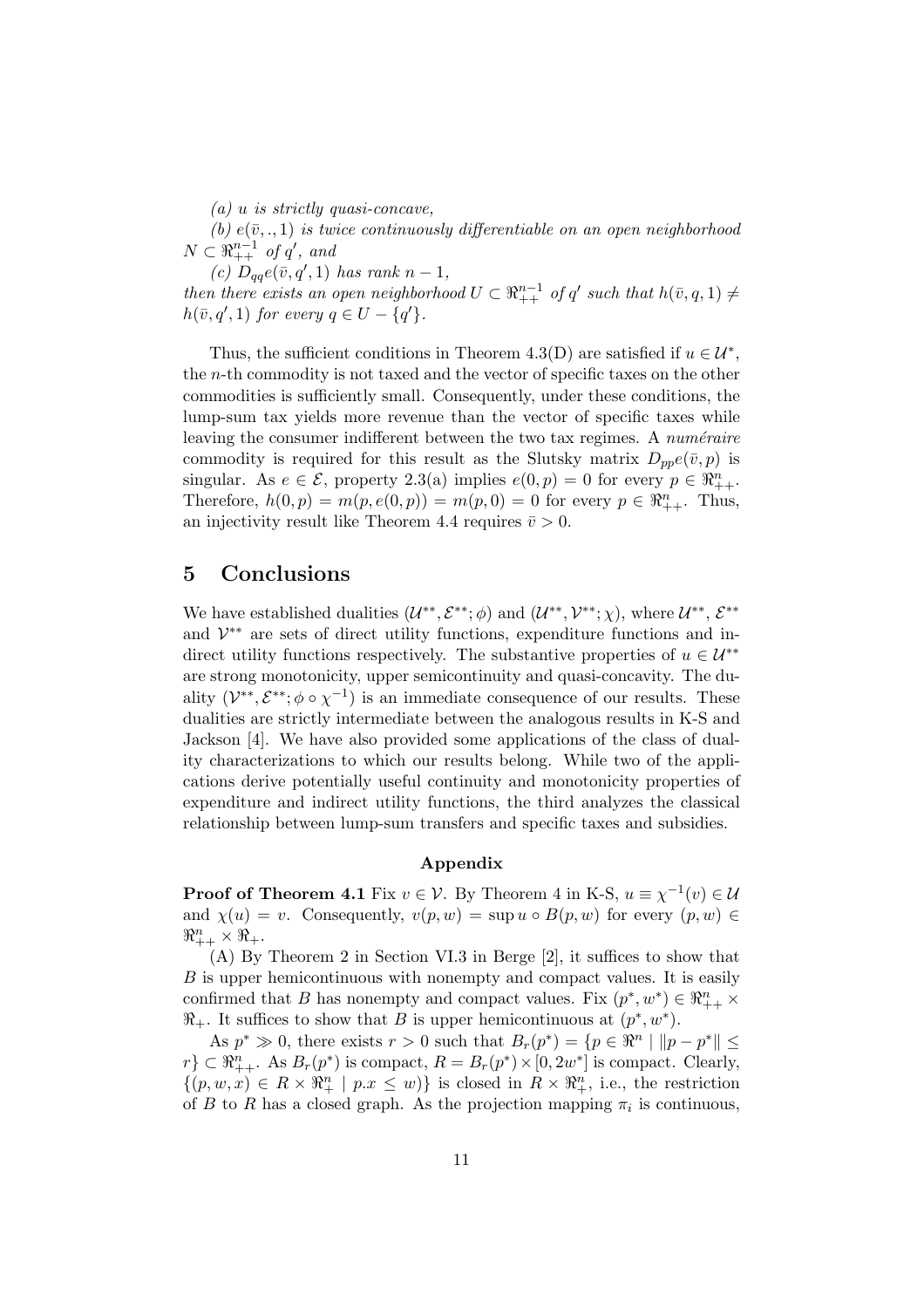$\alpha \equiv \max_{i=1,\dots,n} \max\{w/\pi_i(p) \mid (p,w) \in R\}$  exists. Clearly,  $[0,\alpha]^n$  is compact and  $B(p, w) = \{x \in \Re_+^n \mid p.x \leq w\} \subset \bigcap_{i=1}^n \{x \in \Re_+^n \mid \pi_i(x) \leq w/\pi_i(p)\} \subset$  $\bigcap_{i=1}^n \{x \in \mathbb{R}^n_+ \mid \pi_i(x) \leq \alpha\} \subset [0,\alpha]^n$  for every  $(p,w) \in R$ . By Theorem 7 in Section VI.1 of Berge [2], the restriction of  $B$  to  $R$  is upper hemicontinuous. Thus, B is upper hemicontinuous at  $(p^*, w^*)$ .

(B) Fix  $v \in \mathcal{V}^{**}$ . By Theorem 3.2,  $u \equiv \chi^{-1}(v) \in \mathcal{U}^{**}$  and  $\chi(u) = v$ . Fix  $(p, w) \in \mathbb{R}^{n+1}_{++}$  and  $p' \gg p$ . As  $B(p', w)$  is nonempty and compact, property 2.1(d) implies that  $v(p', w) = u(x')$  for some  $x' \in B(p', w)$ . Property 2.1(c) implies that  $p' \text{.} x' = w$ . As  $w > 0$ , we have  $x' > 0$ . As  $p' \gg p$ , we have  $p.x' < p'.x' < w$ . Thus, there exists  $x \gg x'$  such that  $x \in B(p,w)$ . By property 2.1(c),  $v(p', w) = u(x') < u(x) \le v(p, w)$ .  $\blacksquare$ 

**Proof of Theorem 4.2** Fix  $e \in \mathcal{E}$ . By Theorem 4 in K-S,  $u \equiv \phi^{-1}(e) \in \mathcal{U}$ and  $\phi(u) = e$ .

(A) As  $e(v, p) = \inf\{p \in x \mid x \in F_u(v)\} = -\sup\{-p \in x \mid x \in F_u(v)\}$  for every  $(v, p) \in \mathbb{R}_+ \times \mathbb{R}_{++}^n$ , it suffices to show that the mapping  $(v, p) \mapsto$  $\sup\{-p.x \mid x \in F_u(v)\}\$ is upper semicontinuous at every  $(v, p) \in \Re_+ \times \Re_{++}^n,$ say  $(v^*, p^*)$ .

Property 2.1(b) implies that there exists  $x^* \in \mathbb{R}^n_+$  such that  $u(x^*) > v^*$ . Define  $G: \mathbb{R}_{++}^n \to \mathbb{R}_{+}^n$  by  $G(p) = \{x \in \mathbb{R}_{+}^n \mid p.x \leq p.x^*\}$ . It follows that  $\sup\{-p.x \mid x \in F_u(v)\} = \sup\{-p.x \mid x \in F_u(v) \cap G(p)\}\$  for every  $(v, p) \in$  $[0, u(x^*)] \times \mathbb{R}_{++}^n$ . As  $(v^*, p^*) \in [0, u(x^*)) \times \mathbb{R}_{++}^n$ , Theorem 2 in Section VI.3 of Berge [2] implies that it is sufficient to show that the mapping  $\Gamma : [0, u(x^*)] \times \mathbb{R}^n_{++} \Rightarrow \mathbb{R}^n_+$ , given by  $\Gamma(v, p) = F_u \circ \pi_1(v, p) \cap G \circ \pi_2(v, p)$ , is upper hemicontinuous with nonempty compact values.

Consider  $(v, p) \in [0, u(x^*)] \times \mathbb{R}_{++}^n$ . Clearly,  $x^* \in \Gamma(v, p)$ .  $F_u(v)$  is closed in  $\mathbb{R}^n_+$  by property 2.1(d) and  $G(p)$  is compact as  $p \gg 0$ . Therefore,  $\Gamma(v, p)$  is compact. Note that  $\text{Gr } F_u \circ \pi_1 = g^{-1}(\text{Gr } F_u)$ , where  $g: (v, p, x) \mapsto (v, x)$ . As the mapping  $(v, x) \mapsto u(x)-v$  is upper semicontinuous (Berge [2], Theorem 5 in Section IV.8), Gr  $F_u$  is closed in  $\mathbb{R}_+ \times \mathbb{R}_+^n$ . As the projection mapping g is continuous,  $\text{Gr } F_u \circ \pi_1 = g^{-1}(\text{Gr } F_u)$  is closed in  $\mathbb{R}_+ \times \mathbb{R}^n_{++} \times \mathbb{R}^n_+$ . Therefore, the restriction of  $F_u \circ \pi_1$  to  $[0, u(x^*)] \times \mathbb{R}_{++}^n$  has a closed graph. By Theorem 7 in Section VI.1 of Berge [2], it is now sufficient to show that  $G \circ \pi_2$  is upper hemicontinuous. As  $\pi_2$  is continuous, it is sufficient to show that G is upper hemicontinuous.

Consider  $p \in \mathbb{R}_{++}^n$ . As  $p \gg 0$ , there exists  $r > 0$  such that  $B_r(p) =$  ${p' \in \mathbb{R}^n \mid ||p'-p|| \leq r} \subset \mathbb{R}_{++}^n$ . By construction,  $B_r(p)$  is compact. Clearly,  $\{(p',x)\in B_r(p)\times\Re_+^n \mid p'.x\leq p'.x^*\}$  is closed in  $B_r(p)\times\Re_+^n$ , i.e., the restriction of G to  $B_r(p)$  has a closed graph. As the projection mapping  $\pi_i$  is continuous,  $\alpha \equiv \max_{i=1,\dots,n} \max \{p'.x^*/\pi_i(p') \mid p' \in B_r(p)\}\$ is welldefined. Clearly,  $[0, \alpha]^n$  is compact and  $G(p') \subset \bigcap_{i=1}^n \{x \in \Re^n_+ \mid \pi_i(x) \leq$  $p'.x^*/\pi_i(p')\} \subset \bigcap_{i=1}^n \{x \in \Re_+^n \mid \pi_i(x) \leq \alpha\} = [0, \alpha]^n$  for every  $p' \in B_r(p)$ . By Theorem 7 in Section VI.1 of Berge [2], the restriction of G to  $B_r(p)$  is upper hemicontinuous with compact values. Thus, G is upper hemicontinuous at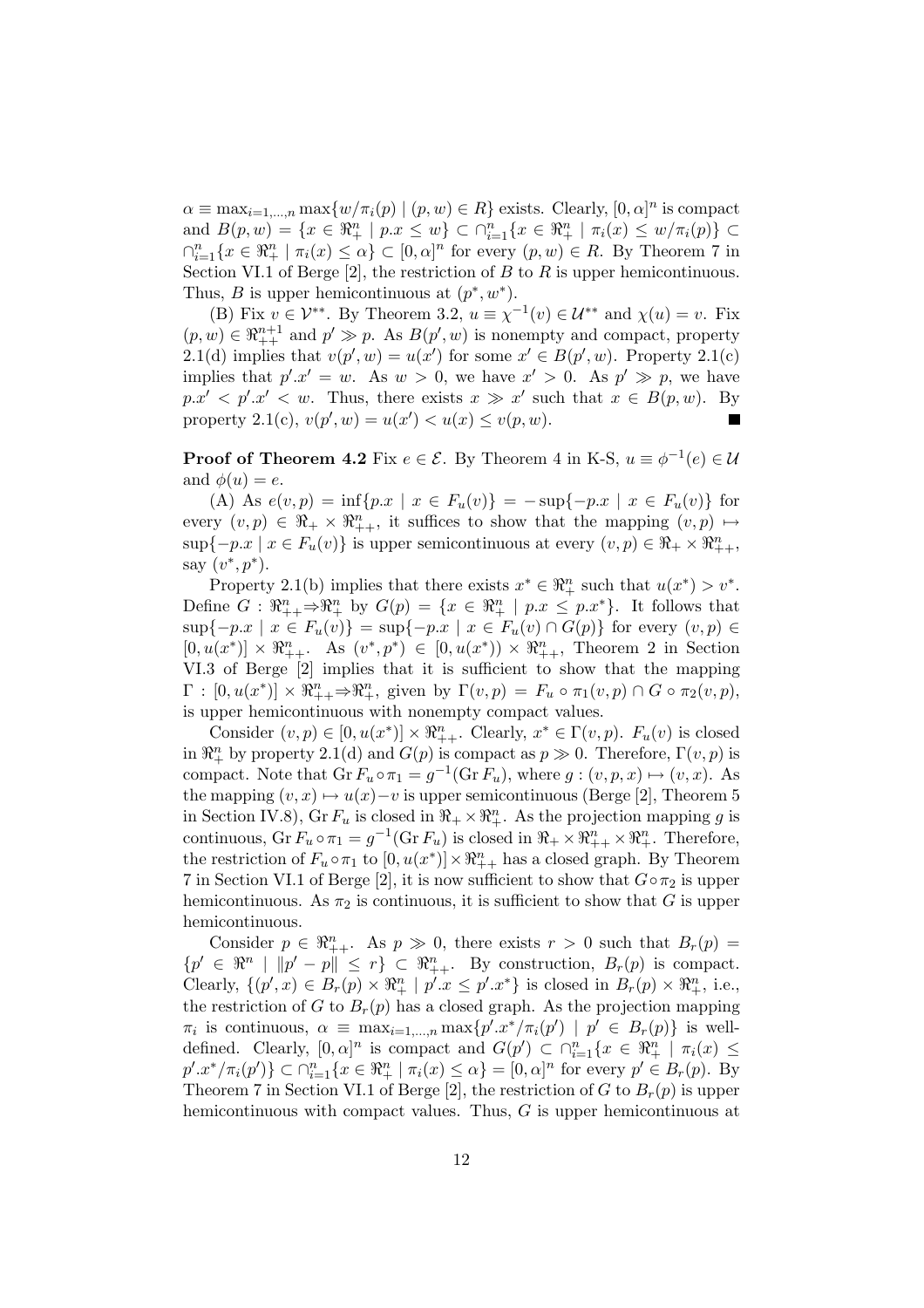(B) Fix  $(v, p) \in \mathbb{R}^{1+n}_{++}$  and  $p' \gg p$ . As u is upper semicontinuous,  $e(v, p') = p'.x$  for some  $x \in F_u(v)$ . As  $v > 0$ , we have  $x \in \Re^n_+ - \{0\}.$ Therefore,  $e(v, p') = p'.x > p.x \ge e(v, p).$ 

(C) Fix  $(v, p) \in \mathbb{R}_+ \times \mathbb{R}_{++}^n$  and  $v' > v$ . As u is upper semicontinuous,  $e(v, p) = p.x$  and  $e(v', p) = p.x'$  for some  $x \in F_u(v)$  and  $x' \in F_u(v')$ . Suppose  $p.x = p.x'$ . As  $u \in \mathcal{U}$ ,  $u(x) = v < v' = u(x')$ . As u is lower semicontinuous, there exists  $r > 0$  such that  $y \in B_r(x') \equiv \{y \in \mathbb{R}^n_+ \mid ||y - x'|| < r\}$  implies  $u(y) > v$ . As  $u(x') = v' > v \ge 0$ , we have  $x' > 0$  and there exists  $y \in B_r(x')$ such that  $y < x'$ . Thus,  $y \in F_u(v)$  and  $p.y < p.x' = p.x = e(v, p)$ , a contradiction.

**Proof of Theorem 4.3** (A) As  $u \in \mathcal{U}$ , properties 2.1(b) and (d) imply that there exists  $x' \in F_u(v(p, w))$  such that  $p'.x' = e(v(p, w), p')$ . By definition,  $x' \in B(p', e(v(p, w), p'))$  and  $u(x') \ge v(p, w)$ . It follows that

$$
v(p', e(v(p, w), p')) \ge u(x') \ge v(p, w)
$$
\n(A.1)

If  $\tau \equiv w - e(v(p, w), p')$ , then  $(A.1)$  implies  $v(p', w - \tau) = v(p', e(v(p, w), p')) \ge$  $v(p, w)$ , which proves the first inequality. As  $x \in m(p, w)$ , we have  $u(x) =$  $v(p, w)$ . So,  $x \in F_u(v(p, w))$  and

$$
e(v(p, w), p') \le p'.x \tag{A.2}
$$

The second inequality follows. As  $x \in m(p, w)$ , we have  $p.x \leq w$ , hence the last inequality.

(B) As  $u \in \mathcal{U}^{**}$ , there exists  $y \in B(p, w)$  such that  $u(y) = v(p, w)$ and  $p.y = w$ . As  $y \in F_u(u(y))$ ,  $e(v(p, w), p) = e(u(y), p) \leq p.y = w$ . Suppose  $e(v(p, w), p) < w$ . Then, there exists  $z \in F_u(v(p, w))$  such that  $p.z = e(v(p, w), p) < w$ . As  $z \in F_u(v(p, w))$ , we have  $u(z) \ge v(p, w)$ . As  $p.z < w$  and u is strongly monotonic, there exists  $z' \gg z$  such that  $p.z' \leq w$ and  $u(z') > u(z) \ge v(p, w) = \max u \circ B(p, w) \ge u(z')$ , a contradiction.

(C) Suppose  $v(p', e(v(p, w), p')) > v(p, w)$ . Consequently, there exists  $y \in B(p', e(v(p, w), p'))$  such that  $u(y) = v(p', e(v(p, w), p')) > v(p, w)$  and  $p'.y \leq e(v(p,w), p').$  As  $v(p,w) \geq u(0)$ , we have  $y > 0$ . As  $u \in \mathcal{U}^*$ , u is lower semicontinuous. Therefore,  $A = \{z \in \mathbb{R}_+^n \mid u(z) > v(p, w)\}\$ is open in  $\mathbb{R}^n_+$ . Since  $y \in A$  and  $y > 0$ , there exists  $z \in A$  such that  $z < y$ . It follows that  $z \in \mathbb{R}^n_+$  and  $u(z) > v(p, w)$ , i.e.,  $z \in F_u(v(p, w))$ . As  $p'.z < p'.y \leq e(v(p,w), p') \leq p'.z$ , we have a contradiction. The result follows from (A.1).

(D) Using (B),  $x \in m(p, w) = m(p, e(v(p, w), p)) = h(v(p, w), p)$ . By  $(A.2), p'.x \geq e(v(p,w), p').$  Suppose  $p'.x = e(v(p,w), p').$  Then,  $x \in$  $B(p', e(v(p, w), p'))$ . If  $x \in m(p', e(v(p, w), p')) = h(v(p, w), p')$ , then  $x \in$  $h(v(p, w), p) \cap h(v(p, w), p')$ , a contradiction. So,  $x \notin m(p', e(v(p, w), p'))$ . Consequently, there exists  $y \in B(p', e(v(p, w), p'))$  such that  $u(y) > u(x)$ . As

p.